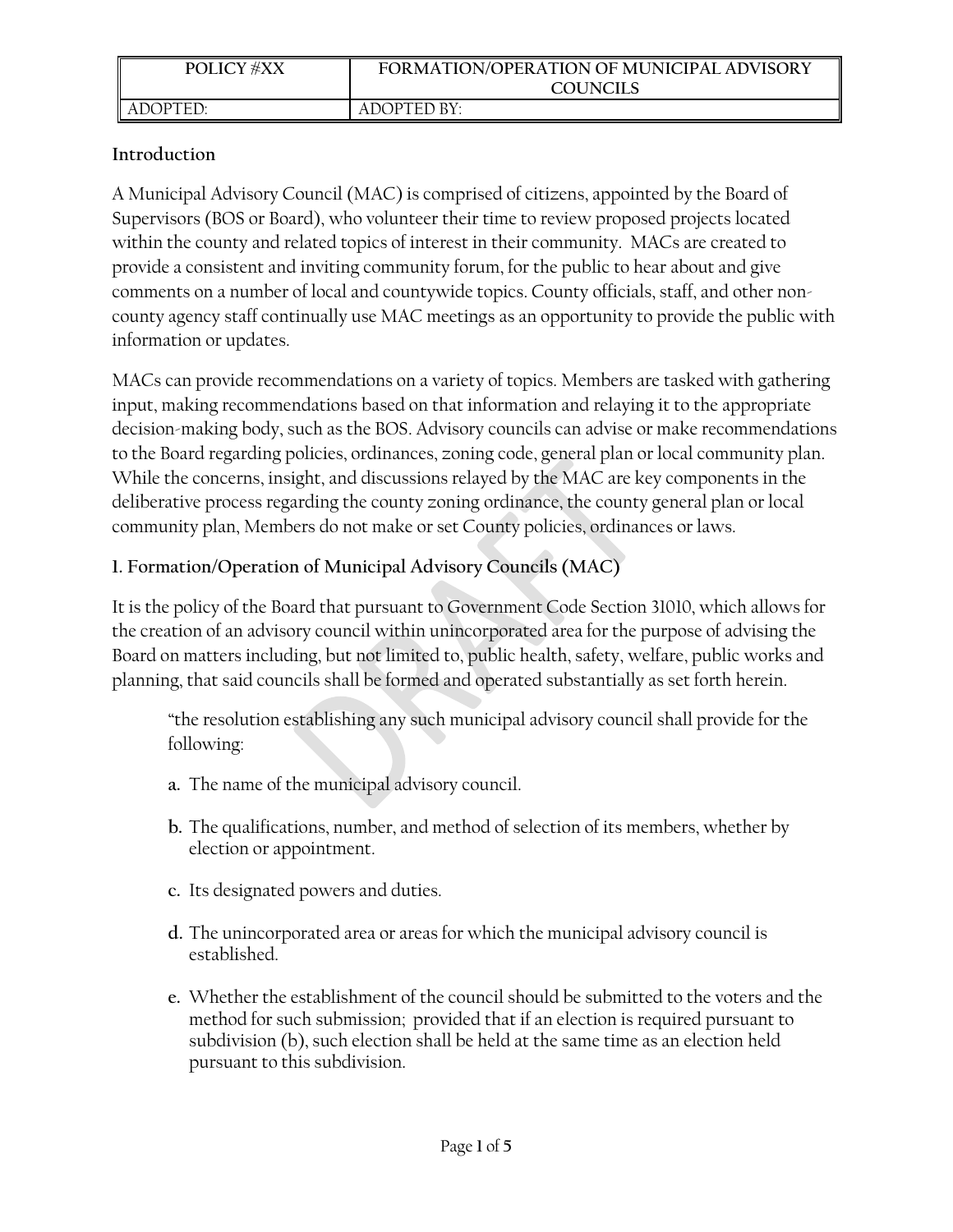| <b>POLICY #XX</b> | FORMATION/OPERATION OF MUNICIPAL ADVISORY<br>COUNCILS |
|-------------------|-------------------------------------------------------|
| ADOPTED:          | ADOPTED BY:                                           |

**f.** Such other rules, regulations and procedures as may be necessary in connection with the establishment and operation of the municipal advisory council."

### **2. Number of Councils to be Established**

The elected supervisor of each district shall call for the establishment of separate advisory councils within that district that he or she deems necessary to meet the purposes for which such councils are formed, and upon adoption of a resolution by the Board, said advisory councils shall be formed.

## **3. Area**

The area of each proposed MAC shall be determined by a map of the boundaries, which form the representative area; and, where feasible, the boundaries shall conform to the boundaries of one or more existing districts, such as special districts and/or school districts. The proposed boundaries and map legal description shall become binding upon approval by a majority of the Board and shall remain unchanged unless/until formally modified by the Board.

# **4. Existing/Future Municipal Advisory Councils (MACs)**

**a.** The MACs that exist at the time of adoption of this Policy shall continue to exist and operate as originally formed. The representatives thereto - whether elected or appointed - shall complete the current applicable term as initially established. Upon expiration of the current term of any member, the vacancy, which occurs, shall be filled by nomination made by the Supervisor of the District and approved by a majority of the Board.

**b.** Members of any MAC formed after adoption of this policy are to be nominated by the Supervisor of the District and approved by a majority of the Board.

# **5. Eligibility for Council Memberships and Number of Members to be Appointed**

Eligibility and the number of appointed representatives shall be established by the enabling resolution of the MAC as adopted by the Board of Supervisors and in conformance with California Government Code section 31010.

# **6. Procedures for Nomination, Appointment of Members, etc.**

Eligible persons may be nominated, screened, interviewed and recommended for Board appointment in such manner as it is determined best suits the needs and interests of the community being served and the supervisor being advised. Appointment shall be made consistent with relevant provisions of this policy.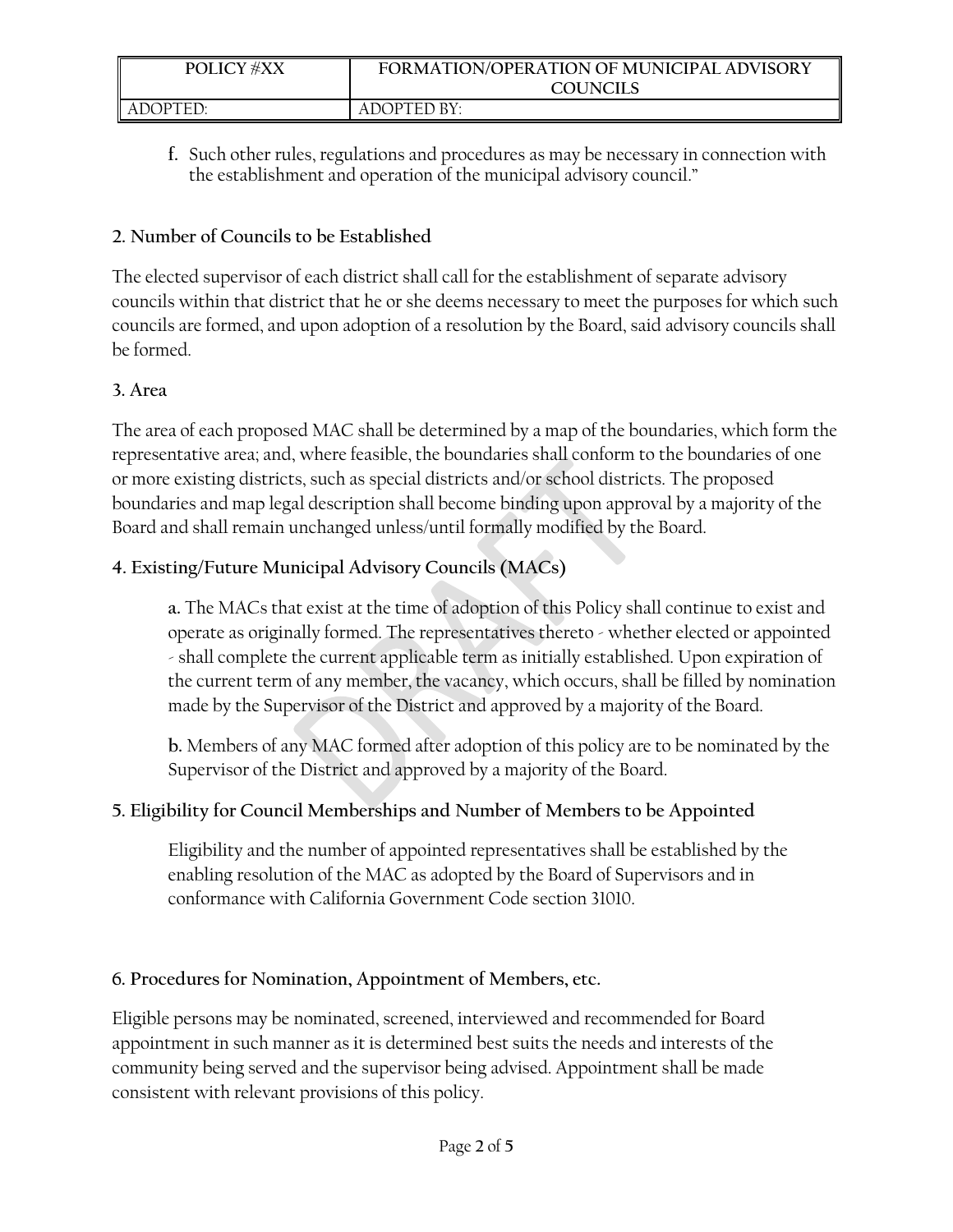| <b>POLICY #XX</b> | FORMATION/OPERATION OF MUNICIPAL ADVISORY<br><b>COUNCILS</b> |
|-------------------|--------------------------------------------------------------|
| ADOPTED:          | ADOPTED BY:                                                  |

### **7. Terms**

The terms of all MAC members shall commence upon appointment and be effective for four (4) years, though to establish initial staggering of tenures for members of a new MAC, some initial terms may be shortened to three (3) years. The Board may remove a member of the MAC upon a majority vote of the Board.

### **8. Vacancies**

Vacancies occurring due to death, resignation, or a member no longer qualifying in the council area shall be filled by the Board. Persons appointed to fill a vacancy shall serve for the remainder of the unexpired term.

### **9. Funding and Finances**

Funding as required to carry out the business and functions of the MAC shall be reviewed and determined by the Board on an annual basis during the County budget process and appropriated within the annual operating budget of the Planning and Building Services Department.

## **10. Maintenance of Membership Eligibility & Maps**

If member eligibility is partially based upon voter registration and either primary residence within the MAC boundary or ownership of real property, it shall be the responsibility of the Assessor-Clerk-Recorder Elections Division to maintain current rolls for voting information; and, the Tax Collector shall be responsible for the business license verification eligibility concerning each MAC. Should the Board approve a change in the map of the boundaries of the MAC, the Clerk of the Board shall notify the Assessor-Clerk-Recorder Elections Division.

#### **11. General Provisions**

The following additional provisions concerning MACs shall apply:

**a. Officers:** The MAC shall choose from among its members a presiding officer, an assistant presiding officer, a treasurer and a secretary. This shall be done at the first meeting after the creation and appointment of the MAC. Selection of such officers shall be conducted at the first meeting following appointment or reappointment of members each and every year thereafter.

**b. Bylaws:** No bylaws shall be required to be adopted by the MAC. Said council shall make and keep a current standing order providing for the time and place of holding regular meetings. Any bylaws, which the MAC may adopt shall not duplicate or conflict with these rules or any statute, ordinance or resolution providing for or establishing the MAC or governing its conduct.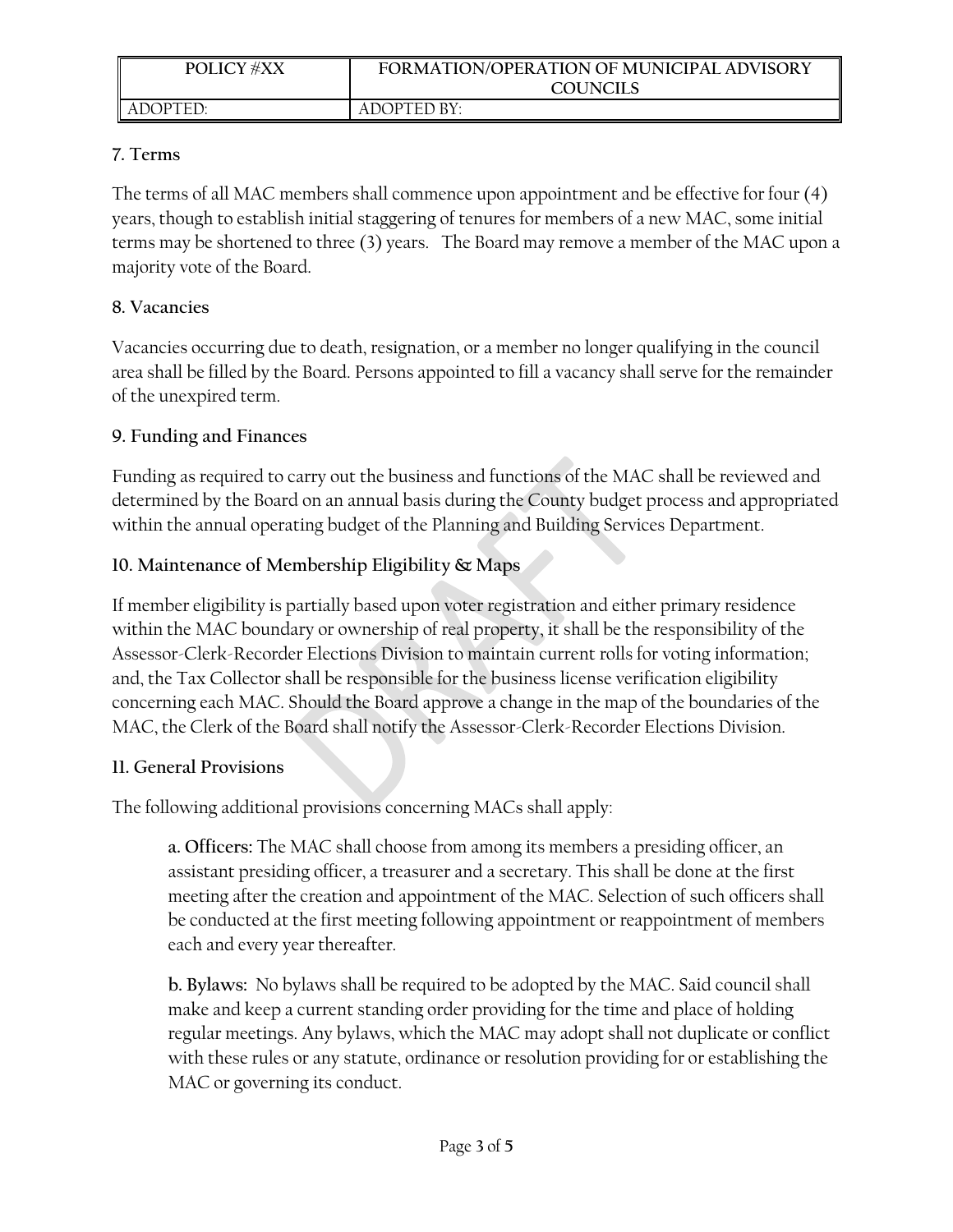| <b>POLICY #XX</b> | FORMATION/OPERATION OF MUNICIPAL ADVISORY |
|-------------------|-------------------------------------------|
|                   | COUNCILS                                  |
| ADOPTED:          | ADOPTED BY:                               |

**c. Meetings:** The MAC shall determine the frequency of its regular meetings, which shall be at least quarterly. The MAC shall by standing order, fix the time and place of its meetings, which shall be held within the County of Mendocino and, normally, within the boundaries of the MAC. The call, giving of notice and conduct of meetings shall be in accordance with the Ralph M. Brown Act (Government Code Section 54950, et seq.).

**d. Quorum:** A quorum shall consist of a majority of the members of the MAC, not counting vacant positions. A quorum is defined as the minimum number of members of the body who must be present at a meeting for business to be legally transacted. The default rule is that a quorum is one more than half the body. Any action of the MAC shall require affirmative votes of not less than a quorum to legally transact business, except less than a quorum may adjourn a meeting without assigning a day for a further meeting or hearing or to a specified time and place.

**e. Duties:** The MAC shall advise and recommend, which may contain the majority and minority views, proposed action to the governing body regarding such matters which relate to the area upon which such advice or recommendation is requested by the Board, such as review of re-zoning, general plan amendments, use permits, and subdivisions; creation and implementation of the MAC area plan; emergency response and public safety; local infrastructure; and, State Highway infrastructure and safety. The MAC may represent the community to any federal, state, county, city, special district, or school district, agency or commission, or any other organization on matters concerning review of re-zoning and general plan amendments, applications for development permits, use permits, and subdivisions; emergency response and public safety; and, local infrastructure. In addition, a MAC may comment to government entities and other organizations outside of the County government on items not specified above by adopting a resolution that shall be filed with the Clerk of the Board of Supervisors that clearly states that views expressed are solely those of the said MAC and do not necessarily represent the official position of the County.

**f. Reports:** The MAC may file a special report whenever the MAC deems it appropriate, and shall file a report when requested to do so by the Board.

**g. Indebtedness:** The MAC shall not be empowered to enter into any contract or otherwise incur any indebtedness in the name or on behalf of itself, the Board, the County of Mendocino or any officer, agent or employee thereof.

**h. Duration:** Should it be determined that the MAC is no longer functioning consistent with Government Code Section 31010, the authority and procedures set forth in this policy or any subsequently adopted rules, resolutions, ordinances or laws, then a public